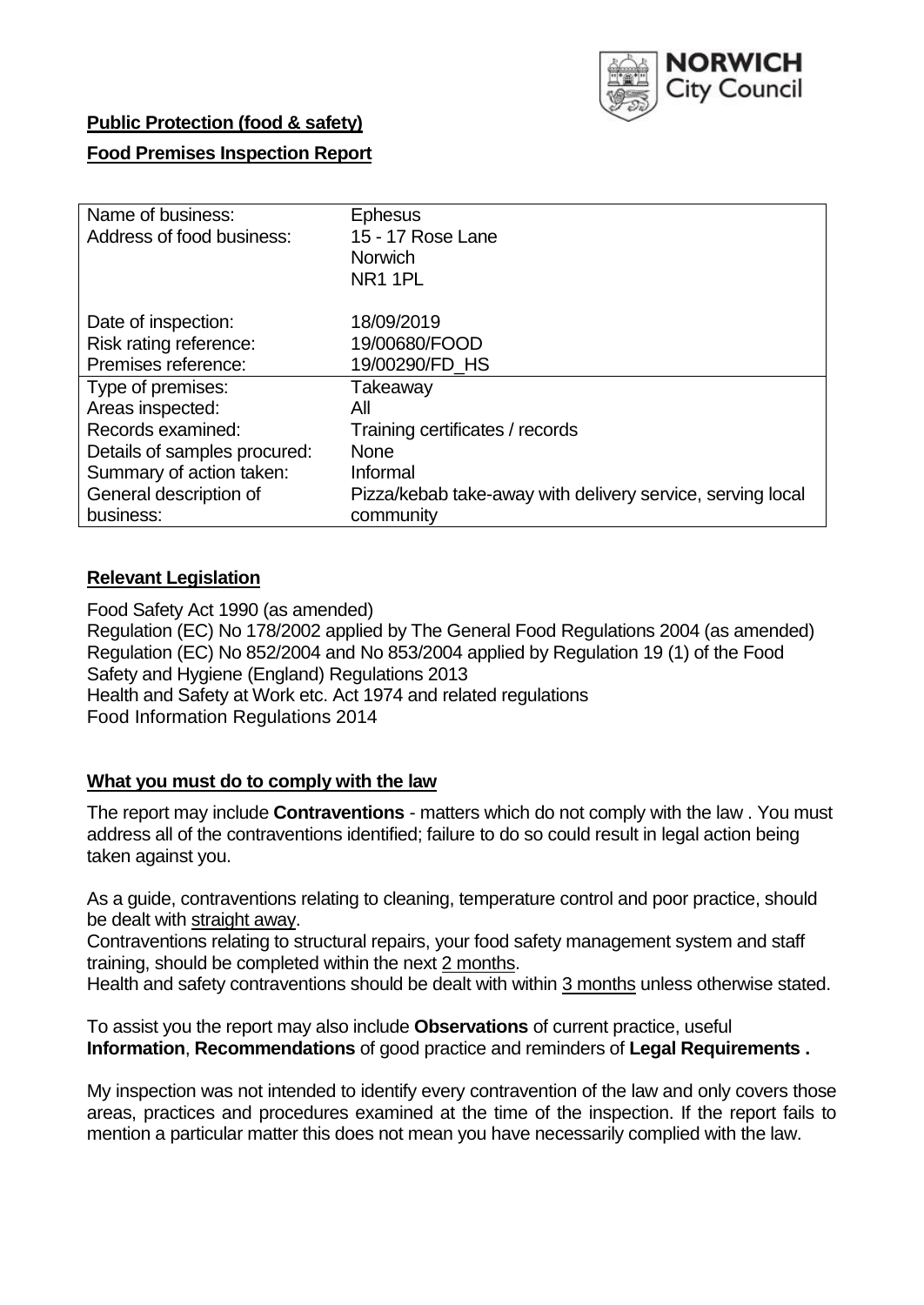# **FOOD SAFETY**

#### **How we calculate your Food Hygiene Rating:**

The food safety section has been divided into the three areas which you are scored against for the hygiene rating: 1. food hygiene and safety procedures, 2. structural requirements and 3. confidence in management/control procedures. Each section begins with a summary of what was observed and the score you have been given. Details of how these scores combine to produce your overall food hygiene rating are shown in the table.

| <b>Compliance Area</b>                     |          |    |           | <b>You Score</b> |                |    |           |    |          |  |  |
|--------------------------------------------|----------|----|-----------|------------------|----------------|----|-----------|----|----------|--|--|
| Food Hygiene and Safety                    |          |    |           | $\overline{0}$   | 5              | 10 | 15        | 20 | 25       |  |  |
| <b>Structure and Cleaning</b>              |          |    |           | $\Omega$         | 5              | 10 | 15        | 20 | 25       |  |  |
| Confidence in management & control systems |          |    |           | $\Omega$         | 5.             | 10 | 15        | 20 | 30       |  |  |
|                                            |          |    |           |                  |                |    |           |    |          |  |  |
| <b>Your Total score</b>                    | $0 - 15$ | 20 | $25 - 30$ |                  | $35 - 40$      |    | $45 - 50$ |    | > 50     |  |  |
| <b>Your Worst score</b>                    | 5.       | 10 | 10        |                  | 15             |    | 20        |    | ÷        |  |  |
|                                            |          |    |           |                  |                |    |           |    |          |  |  |
| <b>Your Rating is</b>                      | 5        |    |           | 3                | $\overline{2}$ |    |           |    | $\Omega$ |  |  |

Your Food Hygiene Rating is 4 - a good standard



## **1. Food Hygiene and Safety**

Food hygiene standards are high. You demonstrated a very good standard of compliance with legal requirements. You have safe food handling practices and procedures and all the necessary control measures to prevent cross-contamination are in place. Some minor contraventions require your attention. **(Score 5)**

## Contamination risks

**Contravention** The following exposed food to the general risk of cross-contamination with bacteria or allergens or its physical contamination with dirt, foreign objects or chemicals:

 staff not fully aware of allergens being handled i.e. mustard within burger sauce as an ingredient.

#### Hand-washing

**Recommendation** Purchase anti bacterial or bactericidal hand soap and not washing up liquid for staff to wash their hands at the dedicated wash hand basin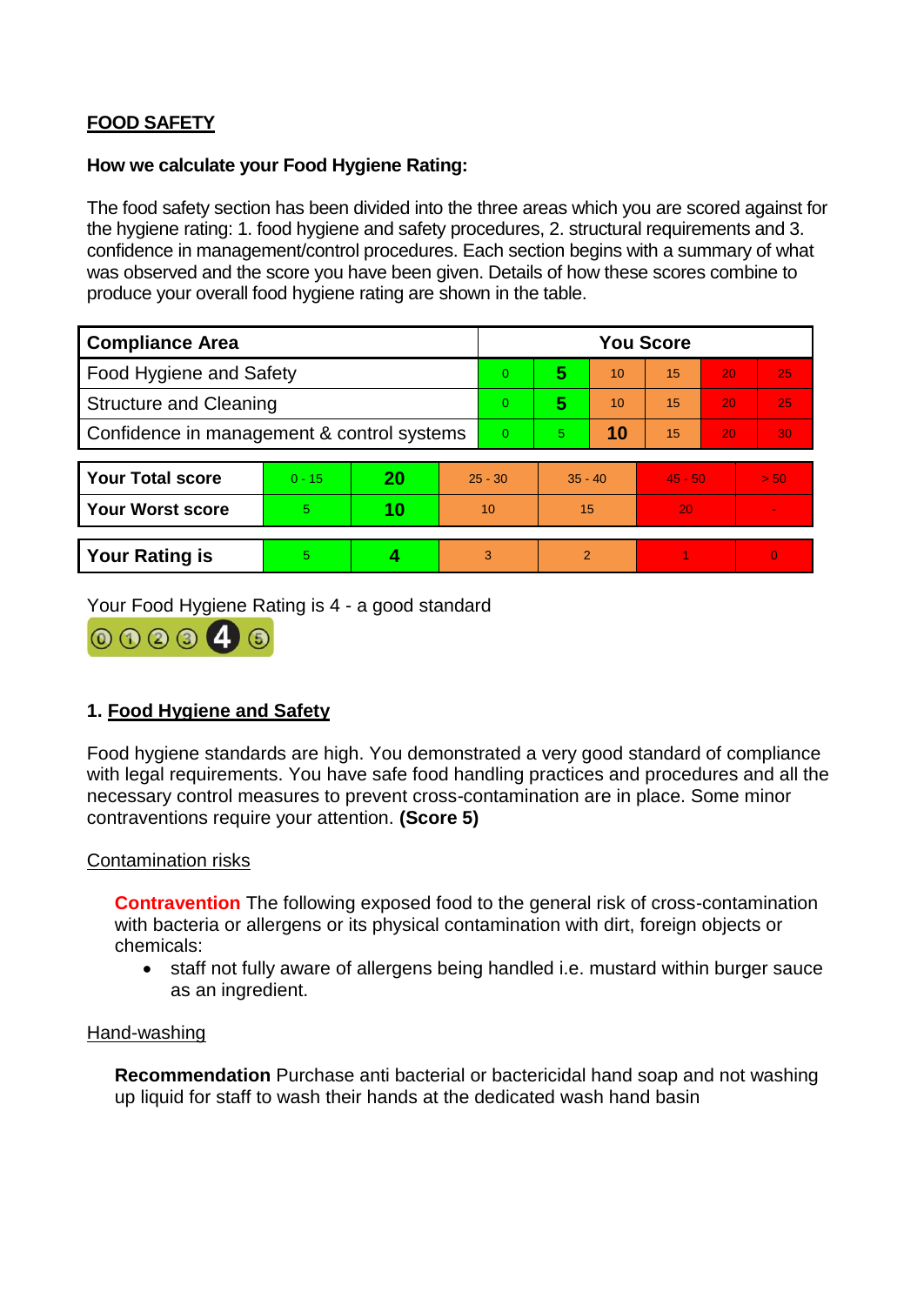## Temperature Control

**Observation** I was pleased to see you were able to limit bacterial growth and/or survival by applying appropriate temperature controls at points critical to food safety and that you were monitoring temperatures.

## **2. Structure and Cleaning**

The structure facilities and standard of cleaning and maintenance are all of a good standard and only minor repairs and/or improvements are required. Pest control and waste disposal provisions are adequate. The minor contraventions require your attention. **(Score 5)**

## Cleaning of Structure

**Contravention** The following items were dirty and require more frequent and thorough cleaning:

• high level cleaning in rear store room as cobwebs were seen.

**Observation** The kitchen had been generally well maintained and the standard of cleaning was good.

#### **Maintenance**

**Contravention** The following had not been suitably maintained and must be repaired or replaced:

- damaged tile flooring in rear store room
- old/split seals to bulk freezers
- damaged/missing handles to some bulk freezers.

## **3. Confidence in Management**

There are generally satisfactory food safety controls in place although there is evidence of some non-compliance with the law. Some minor issues were identified relating to staff supervision and training. You are progressing towards a written food safety management system. The contraventions require your attention; although not critical to food safety they may become so if not addressed. **(Score 10)**

## Type of Food Safety Management System Required

**Contravention** You do not have a food safety management system. Implement Safer Food Better Business or an equivalent food safety management system.

**Legal Requirement** Food business operators must put in place, implement and maintain a permanent procedure or procedures based on HACCP principles:

- Identify hazards to food.
- Identify the critical limits (what is acceptable and unacceptable).
- Monitor critical control points to ensure critical limits are met.
- Keep appropriate records to demonstrate control measures are effective.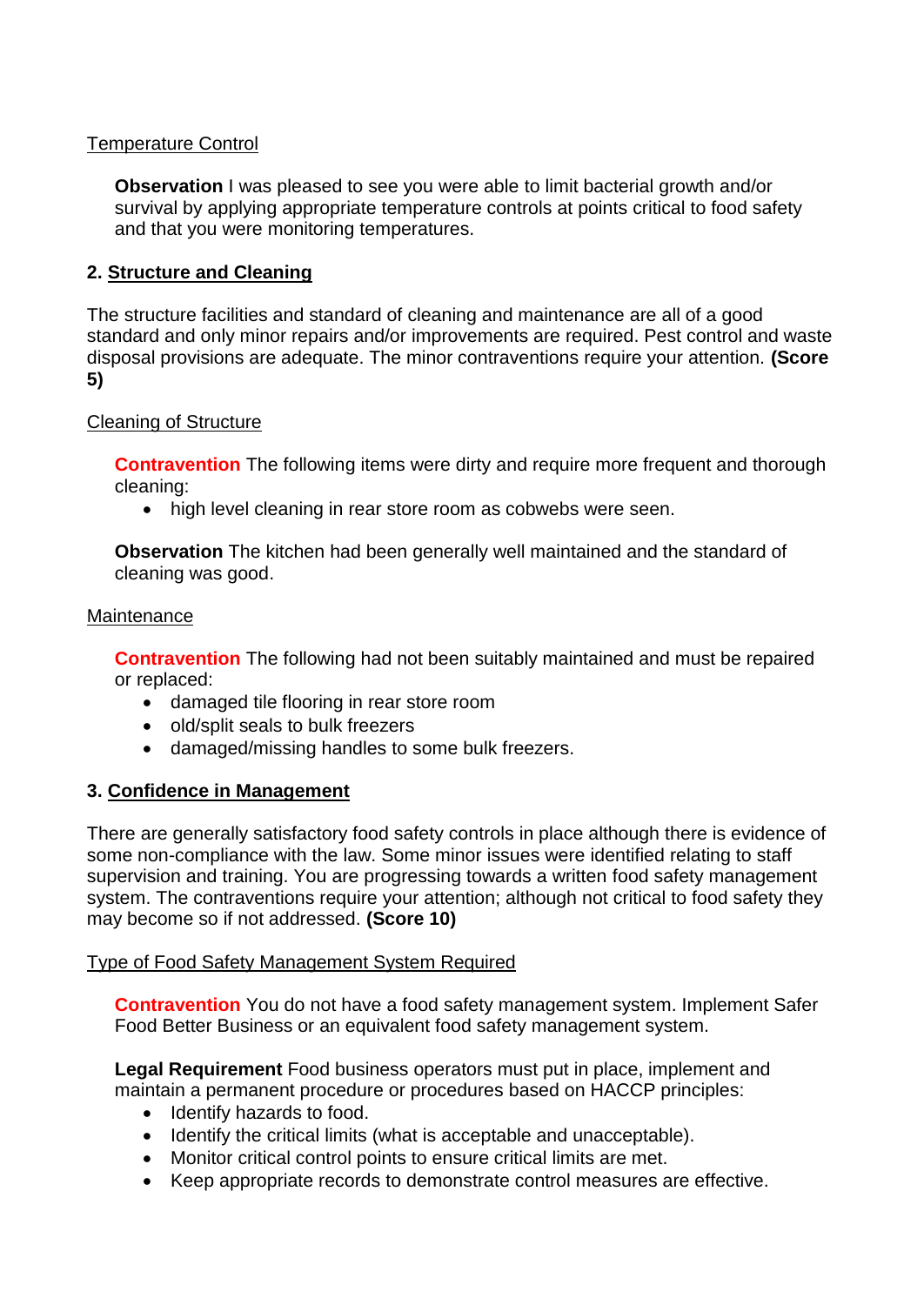**Information** You can download a Safer Food Better Business pack and refill diary pages from the FSA website: www.food.gov.uk/business-industry/caterers/sfbb

**Information** As you are a new business you have been given the benefit of the doubt despite your food safety management system not fully complying with the law. You must act on this now as your hygiene rating score will be reduced to a maximum of 1 if there is a similar situational at the next visit.

**Recommendation** Choose Safer Food Better Business as your food safety management system. It is simple to implement and requires a minimum amount of record keeping.

**Recommendation** You can buy a printed copy of Safer Food Better Business or a diary refill pack via our website www.norwich.gov.uk/sfbb

#### **Traceability**

**Observation** Your records were such that food could easily be traced back to its supplier.

#### **Training**

**Contravention** The following evidence indicates there is a staff training need as food handlers:

 staff were not fully aware of the 14 food allergens that need to be identified within your food business.

#### Allergens

**Contravention** You are failing to manage allergens properly:

- you have not identified the allergens present in the food you prepare
- you are not informing customers about the risk of cross contamination with allergens

**Legal Requirement** Caterers must provide allergy information on all unpackaged food they sell. Catering businesses include restaurants, takeaways, deli counters, bakeries and sandwich bars etc. The potential for cross-contamination by allergens must also be made known to consumers. In addition food manufacturers must now label allergy causing ingredients on their pre-packed foods. You can obtain more information from the Trading Standards website www.norfolk.gov.uk/abc

**Information** Advise your customers how to get allergen information. You can display a sign along the lines of ASK OUR STAFF ABOUT ALLERGENS

**Information** Allergen information could be written down on a chalk board or chart, or provided orally by a member of staff. Where the specific allergen information is not provided up front, clear sign-posting to where this information could be obtained must be provided.